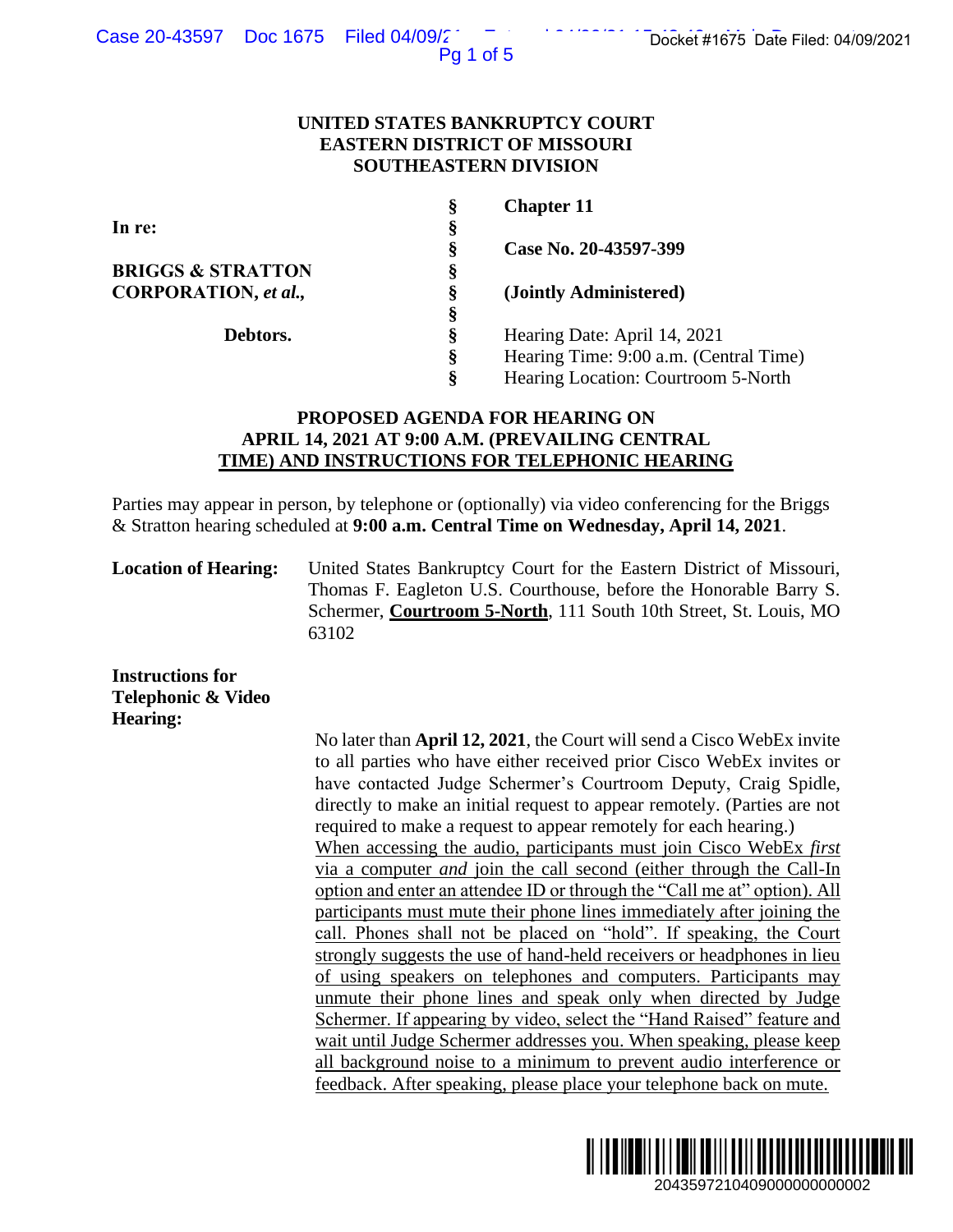# Case 20-43597 Doc 1675 Filed 04/09/21 Entered 04/09/21 15:43:40 Main Document Pg 2 of 5

If there is a problem connecting to Cisco WebEx audio, please disconnect your phone line and re-dial. If there is an issue gaining access to the video feed, please log out of Cisco WebEx then login. If the issue persists, please e-mail Mr. Spidle at [Craig\\_Spidle@moeb.uscourts.gov](mailto:Shontelle_McCoy@moeb.uscourts.gov) promptly and we will work on resolving the issue.

The Court's official announcement will be posted on the Court's website: [https://www.moeb.uscourts.gov/sites/moeb/files/BSS-](https://www.moeb.uscourts.gov/sites/moeb/files/BSS-Appearances_for_Briggs_Stratton_ATT_call_info.pdf)[Appearances\\_for\\_Briggs\\_Stratton\\_ATT\\_call\\_info.pdf](https://www.moeb.uscourts.gov/sites/moeb/files/BSS-Appearances_for_Briggs_Stratton_ATT_call_info.pdf) and [https://www.moeb.uscourts.gov/briggs-stratton-corporation-et-al.](https://www.moeb.uscourts.gov/briggs-stratton-corporation-et-al) Instructions for appearances may also be found on [http://www.kccllc.net/briggs.](http://www.kccllc.net/briggs)

| <b>Applications</b> |                                                    |                            |  |  |
|---------------------|----------------------------------------------------|----------------------------|--|--|
| <b>Item Number</b>  | <b>Application</b>                                 | <b>Attorney Presenting</b> |  |  |
|                     | Second Interim and Final Fee Application of        | Weil, Gotshal & Manges     |  |  |
|                     | Weil, Gotshal & Manges LLP for Allowance           | <b>LLP</b>                 |  |  |
|                     | Payment<br>of Compensation<br>for<br>and           |                            |  |  |
|                     | Professional<br><b>Services</b><br>Rendered<br>and |                            |  |  |
|                     | Reimbursement of Expenses Incurred as              |                            |  |  |
|                     | Counsel to the Debtors for the Period July 20,     |                            |  |  |
|                     | 2020 Through January 6, 2021 [Docket No.           |                            |  |  |
|                     | 1638].                                             |                            |  |  |
| $\overline{2}$      | Second Interim and Final Application of            | Carmody MacDonald P.C.     |  |  |
|                     | $P.C.,$ as<br>Carmody MacDonald<br>Local           |                            |  |  |
|                     | Restructuring Counsel for Debtors<br>and           |                            |  |  |
|                     | Debtors in Possession, for Allowance of            |                            |  |  |
|                     | Compensation for Professional<br>Services          |                            |  |  |
|                     | Rendered and for Reimbursement of Actual           |                            |  |  |
|                     | and Necessary Expenses Incurred for the            |                            |  |  |
|                     | Period from July 20, 2020 Through and              |                            |  |  |
|                     | Including January 6, 2021 [Docket No. 1631].       |                            |  |  |
| 3                   | Final Application of Foley & Lardner LLP as        | Carmody MacDonald P.C.     |  |  |
|                     | Special Counsel to the Debtors for Approval        |                            |  |  |
|                     | and Allowance of Compensation for Services         |                            |  |  |
|                     | Rendered and Reimbursement of Expenses             |                            |  |  |
|                     | Incurred for the Period from July 20, 2020         |                            |  |  |
|                     | Through January 5, 2021 [Docket No. 1634].         |                            |  |  |
| $\overline{4}$      | First Interim Fee Application of Hansen            | Carmody MacDonald P.C.     |  |  |
|                     | Reynolds LLC for Payment of Compensation           |                            |  |  |
|                     | and Reimbursement of Expenses for Period           |                            |  |  |
|                     | from July 20, 2020 Through November 30,            |                            |  |  |
|                     | 2020 [Docket No. 1637].                            |                            |  |  |
| 5                   | Second Interim and Final Application of Ernst      | Carmody MacDonald P.C.     |  |  |
|                     | & Young LLP for Compensation for Services          |                            |  |  |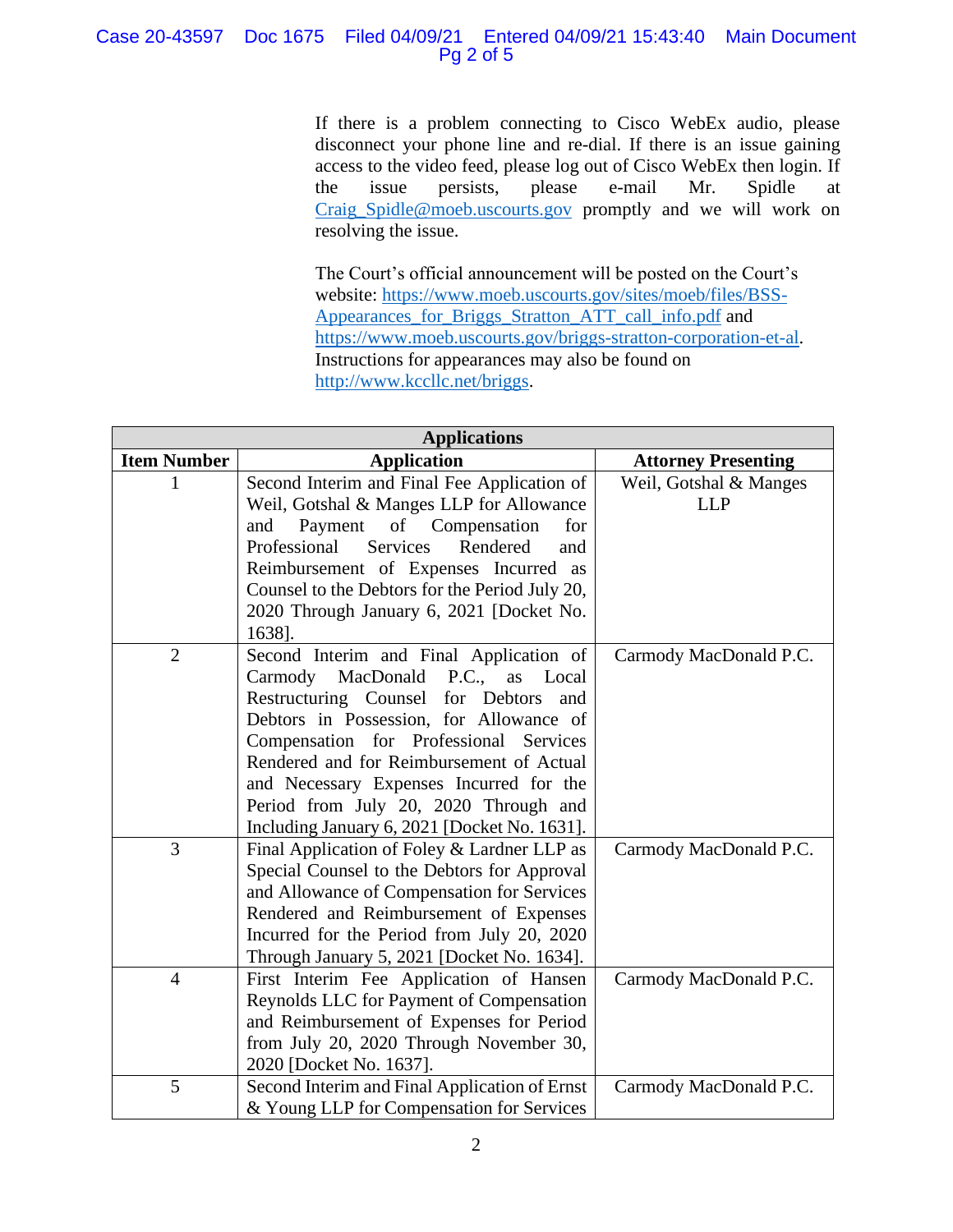## Case 20-43597 Doc 1675 Filed 04/09/21 Entered 04/09/21 15:43:40 Main Document Pg 3 of 5

|                | Rendered and Reimbursement of Expenses       |                        |
|----------------|----------------------------------------------|------------------------|
|                | Incurred as Financial and Tax Advisor to the |                        |
|                | Debtors for the Period from July 20, 2020    |                        |
|                | Through January 6, 2021 [Docket No. 1636].   |                        |
| 6              | Final Fee Application of Deloitte & Touche   | Carmody MacDonald P.C. |
|                | LLP For Compensation for Services            |                        |
|                | Rendered and Reimbursement of Expenses       |                        |
|                | Incurred as Independent Auditor to the       |                        |
|                | Debtors for the Period from July 20, 2020    |                        |
|                | Through January 6, 2021 [Docket No. 1633].   |                        |
| $\overline{7}$ | Second Interim and Final Fee Application of  | Carmody MacDonald P.C. |
|                | Houlihan Lokey Capital, Inc., as Investment  |                        |
|                | Banker to Briggs & Stratton Corporation, et  |                        |
|                | al., for Allowance of Compensation for       |                        |
|                | Professional Services Rendered and for       |                        |
|                | Reimbursement of Actual and Necessary        |                        |
|                | Expenses Incurred for the Period from        |                        |
|                | November 1, 2020 Through January 6, 2021     |                        |
|                | on an Interim Basis and From July 20, 2020   |                        |
|                | Through January 6, 2021 on a Final Basis     |                        |
|                | [Docket No. 1632].                           |                        |
| 8              | Final Fee Application of Kurtzman Carson     | Carmody MacDonald P.C. |
|                | Consultants LLC as Administrative Advisor    |                        |
|                | the Debtors for Allowance<br>for<br>of       |                        |
|                | Compensation for Professional Services       |                        |
|                | Rendered and for Reimbursement of Actual     |                        |
|                | and Necessary Expenses Incurred from July    |                        |
|                | 20, 2020 Through and Including January 6,    |                        |
|                | 2021 [Docket No. 1635].                      |                        |

| PLAN ADMINISTRATOR'S OBJECTION TO CLAIMS |                                               |                            |  |
|------------------------------------------|-----------------------------------------------|----------------------------|--|
| <b>Item Number</b>                       | <b>Objection</b>                              | <b>Attorney Presenting</b> |  |
| 9                                        | The Plan Administrator's Fourteenth Omnibus   | Carmody MacDonald P.C.     |  |
|                                          | Objection to Claims on Grounds that Such      |                            |  |
|                                          | Claims are Duplicative [Docket No. 1628].     |                            |  |
|                                          |                                               |                            |  |
|                                          | <b>Related Documents:</b>                     |                            |  |
|                                          | Manuel M. da Silva's Motion for Objection to  |                            |  |
|                                          | the Debtors Asking This Court to Disallow the |                            |  |
|                                          | Proof of Claim Filed by the Creditor Because  |                            |  |
|                                          | is Duplicative, and for Full Reimbursement of |                            |  |
|                                          | the Money Invested by the Creditor in the     |                            |  |
|                                          | Briggs & Stratton Corporation [Docket No.     |                            |  |
|                                          | 1674].                                        |                            |  |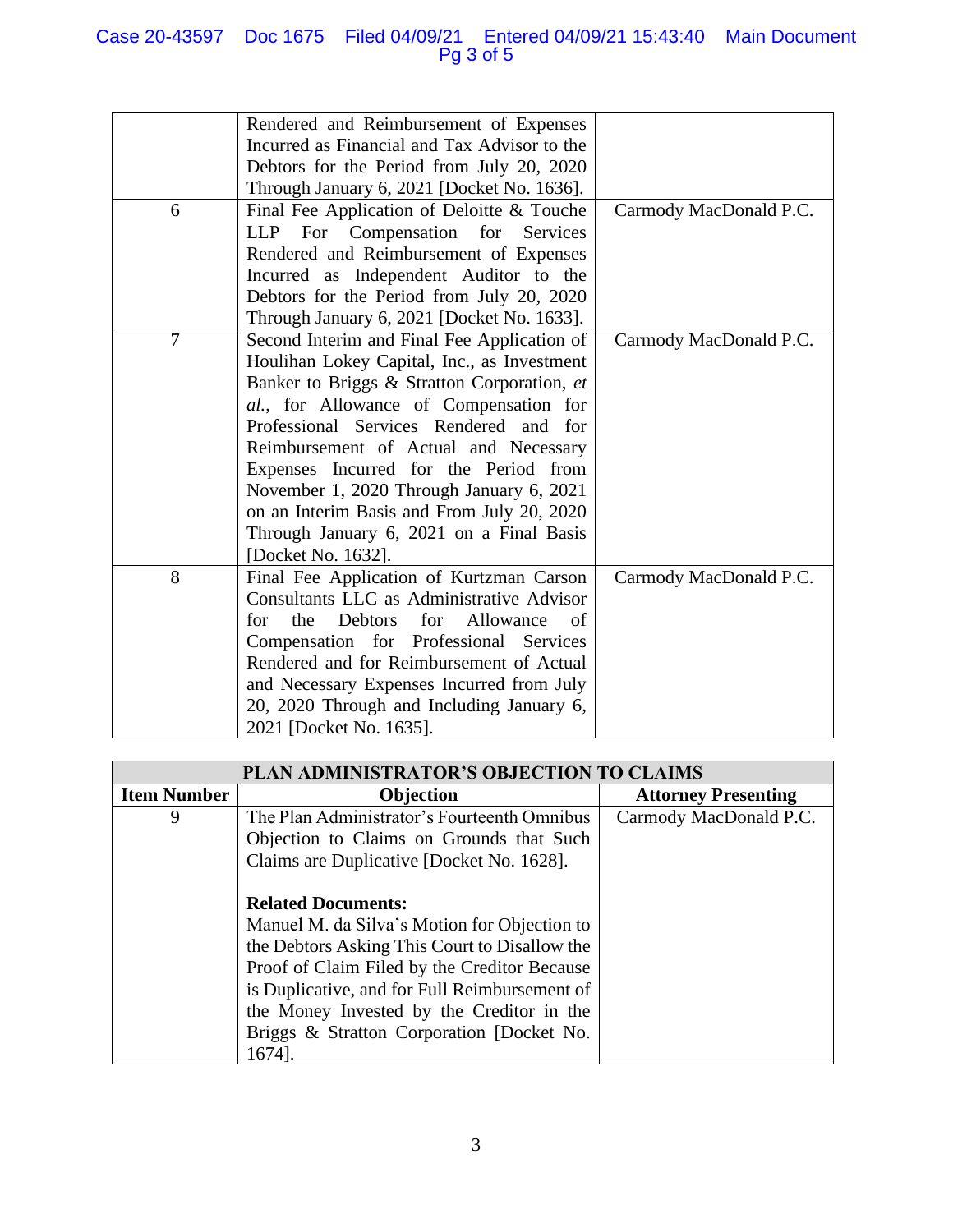# Case 20-43597 Doc 1675 Filed 04/09/21 Entered 04/09/21 15:43:40 Main Document Pg 4 of 5

| OBJECTION TO PROPOSED ASSUMPTION AND ASSIGNMENT OF<br><b>EXECUTORY CONTRACTS AND UNEXPIRED LEASES</b> |                                          |                            |  |  |
|-------------------------------------------------------------------------------------------------------|------------------------------------------|----------------------------|--|--|
| <b>Item Number</b>                                                                                    | <b>Objection</b>                         | <b>Attorney Presenting</b> |  |  |
| 10                                                                                                    | Deere & Company's Limited Objection and  | Attorneys for Deere &      |  |  |
|                                                                                                       | Reservation of Rights [Docket No. 858] - | Company                    |  |  |
|                                                                                                       | ADJOURNED TO MAY 12, 2021                |                            |  |  |
|                                                                                                       | <b>HEARING.</b>                          |                            |  |  |

[*Remainder of Page Left Intentionally Blank*]